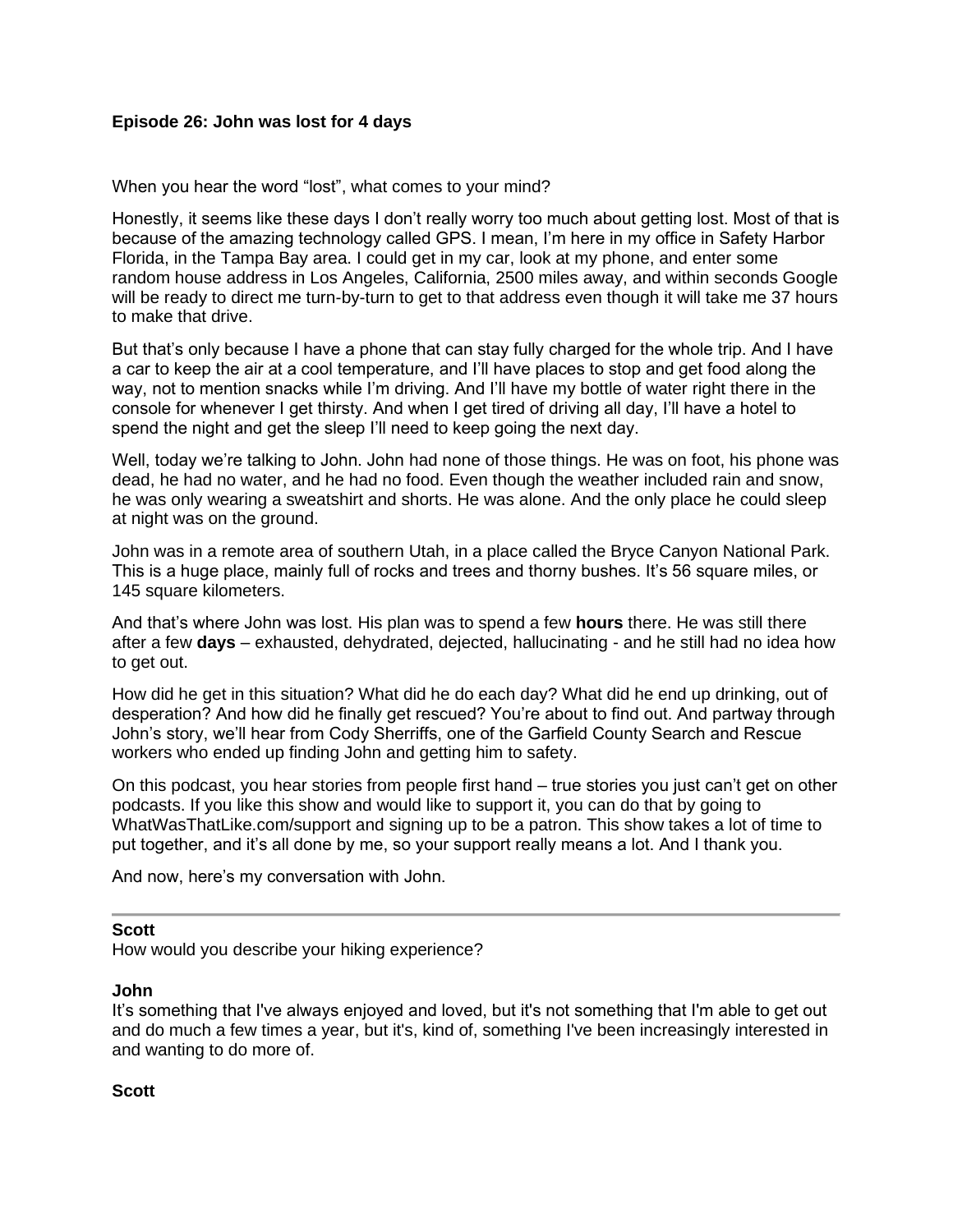Have you hiked in this park before?

### **John**

I've never been to this park before. Honestly, I didn't even hear about it until 2 days before I went there.

### **Scott**

Oh, wow. The park is Bryce Canyon National Park in Utah. How far do you live from that?

### **John**

I live in the Magic Valley in Idaho, so I'm over 350 miles away.

### **Scott**

Okay. So, how did you end up at Bryce Canyon in Utah on a Monday afternoon?

#### **John**

Well, here's a little backstory of how I ended up there - as cheesy as it may sound, I was, kind of, on a spiritual journey of sorts. I quit the job that I had been at for over 7 years and I had been traveling. I met up with a friend in Utah who told me about Bryce Canyon. I was thinking about heading down towards the Grand Canyon, so she said, "On your way, you might as well head to Bryce Canyon." So, that was pretty much what happened. I decided to head on down there and see what it was like.

### **Scott**

So, it's kind of a spur of the moment but, sort of, planned as well on your way to a larger destination.

#### **John**

Yeah. I just, kind of, wandered aimlessly with, sort of, a broad goal - nothing specific in mind but I knew that, eventually, I want to hit as many interesting places as possible.

#### **Scott**

Yeah, sounds like a good plan up until a certain point, I guess. So, you got to the Bryce Canyon National Park on a Monday. From when we record this, it only happened like a month ago.

#### **John**

It's been just a month, yeah.

#### **Scott**

So, you got to the park at about 3 o'clock in the afternoon and the plan was to do what? How long were you planning to be out?

#### **John**

When I got there, I almost turned around because there was an entrance fee and I didn't really know what this place was like. So, I got up to the gate, turned around, had a second thought, and was like, "Okay, well, let's just do this. I made it all the way here. I should just go." So, the hesitation is, kind of, weird. Once I got there, I only intended on being there for a few hours maybe, go hiking for about 4 hours total back and forth.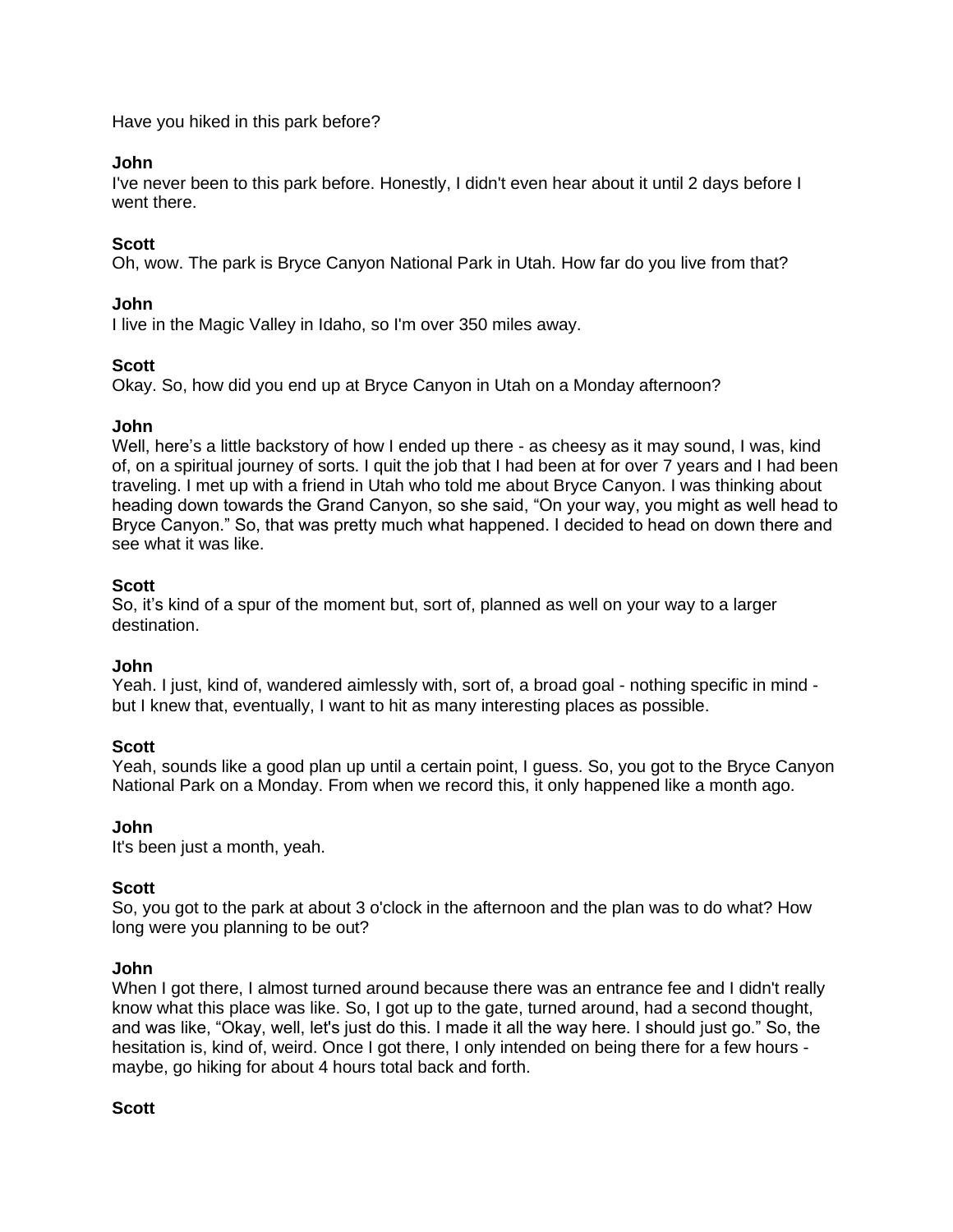Where you went in from isn't just, like, a big huge wilderness - there is actually a hiking path, right?

### **John**

Yes. From where I started hiking, there is an actual path and a clear trail, but that trail, kind of, gets covered up after so far. Apparently, they are not able to maintain all of the deeper trails because it is just so big, and they don't have the manpower to do it.

## **Scott**

All right. It's a huge area. Do you know how big this park is?

## **John**

I think I read it's around a 50-miles radius.

# **Scott**

That's a lot of space to get lost in.

# **John**

Yeah.

# **Scott**

When you started out, what were you wearing?

## **John**

All I had on me was a sweatshirt and shorts, so I wasn't really prepared to be out there for too long.

## **Scott**

Right. You weren't planning to be out for too long either.

## **John**

Definitely wasn't.

## **Scott**

Did you bring anything with you like supplies or water or anything?

## **John**

I had a Camelbak, snacks, blankets, a tent, a sleeping bag, and everything in the trunk of my car. I was very prepared up until I actually left the car.

## **Scott**

That's pretty ironic. You had all that stuff because you were already, sort of, on a trip anyway you were camping out in other places along the way.

## **John**

I was planning on it. Yeah, definitely.

## **Scott**

Did you have a phone?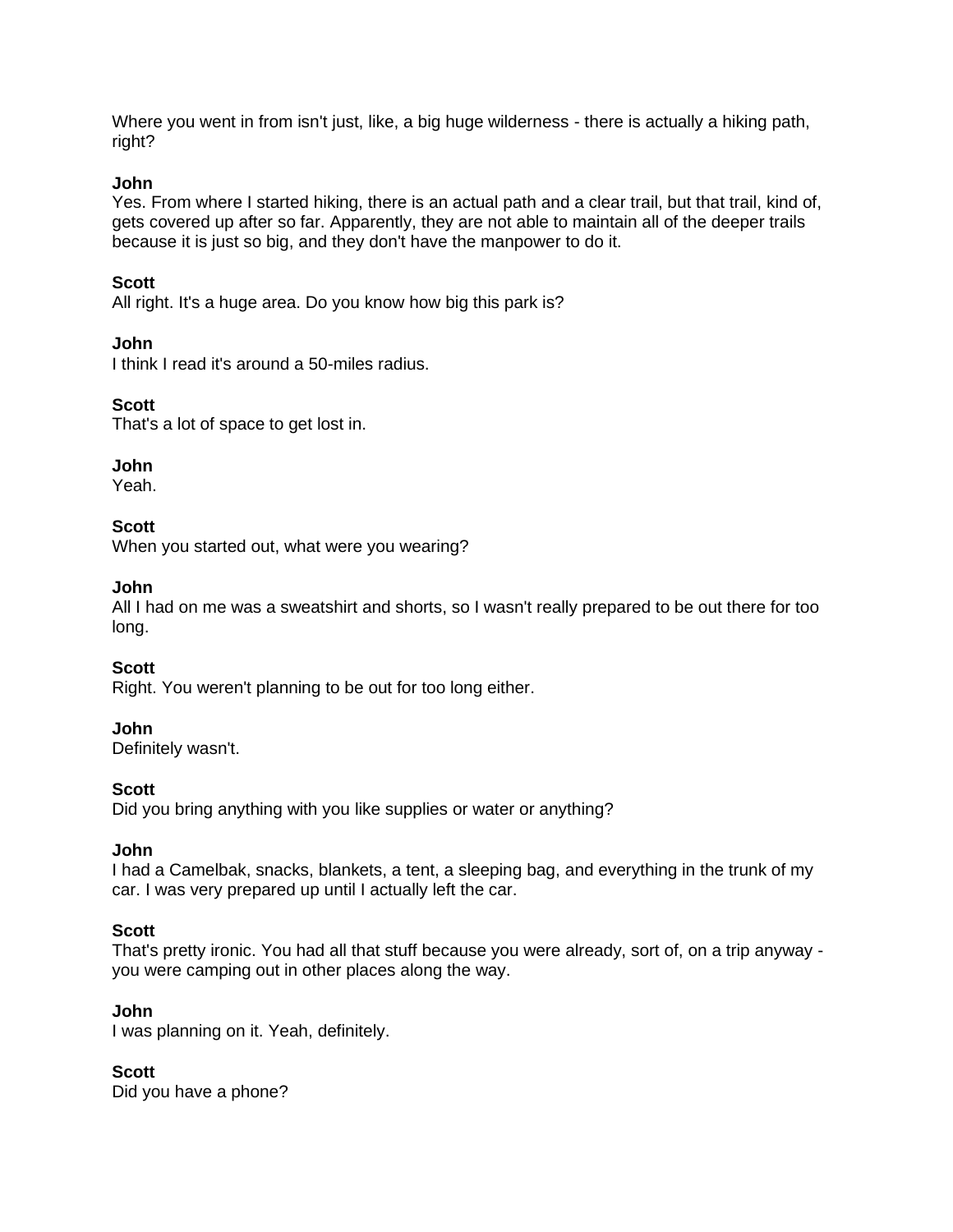### **John**

Yeah, I had my phone. Actually, once I started down the trail the first time, I got about 10 minutes in. Then, I realized that there was kind of a hurry. There is a challenge that they had there's a sign that said, "There are these monuments to look for on the trail. So, with your map, you're supposed to take a picture and then, kind of, mark off the monuments that you're able to find" We'll come to the map in a moment. I actually went back to the car for about a half-hour to charge my phone - it was, at least, about 70% when I charged it.

### **Scott**

Could you get a phone signal while you were out there?

### **John**

To a certain point - maybe, let's say about an hour down - and then nothing. Once you get a little ways away, you have no service at all.

### **Scott**

Because they don't put phone towers out in the middle of nowhere. So, you started out at 3 o'clock. Just take us through that day. Like, when did you know you were lost and what did you do after that?

### **John**

When I got there, I saw that they had an approximate time for sundown - I kept that in my mind. So, I was like, "Well, I have about 2-3 hours to walk down and then, maybe, 2-3 hours to walk back. Once I got going, I just kind of lost track of time because I was really feeling great and enjoying the walk - it was beautiful down there. The next thing I know, honestly, was it was starting to get dark. Then, I was like, "It's about time to turn back." I had a flashlight on my phone, so I figured it'll last long enough. If I lose my way, it would, at least, help me find my way in the dark - it shouldn't be a big deal - and just follow the trail. Once it got dark, I kind of realized that, maybe, I wasn't where I remember - I ended up using my flashlight and realized that I had no idea where I was. I couldn't find my original trail and I ended up stepping in some water. It was so dark that I was, kind of, walking around, trying to figure out and find a place where I can just hang out for the night. I figured that it'll be fine in the morning. It's not my first time hanging out somewhere without a tent - no big deal. I, kind of, got annoyed when I stepped into some streaming water - you can hear it moving - and didn't really have a choice but to sleep in wet socks and shoes that night.

#### **Scott**

It's hard enough when you're lost during the day, but now with it being dark though... When it got dark and you realize that you don't know where you were going, you kind of resigned yourself, "Okay, I'm going to spend a night here."

#### **John**

Yeah. At that point, I wasn't really too worried about it - I figured that I'll just make the best of it and it'll be, kind of, a fun little story, "I got lost overnight and I made my way back. No big deal."

**Scott** How cold was it?

#### **John**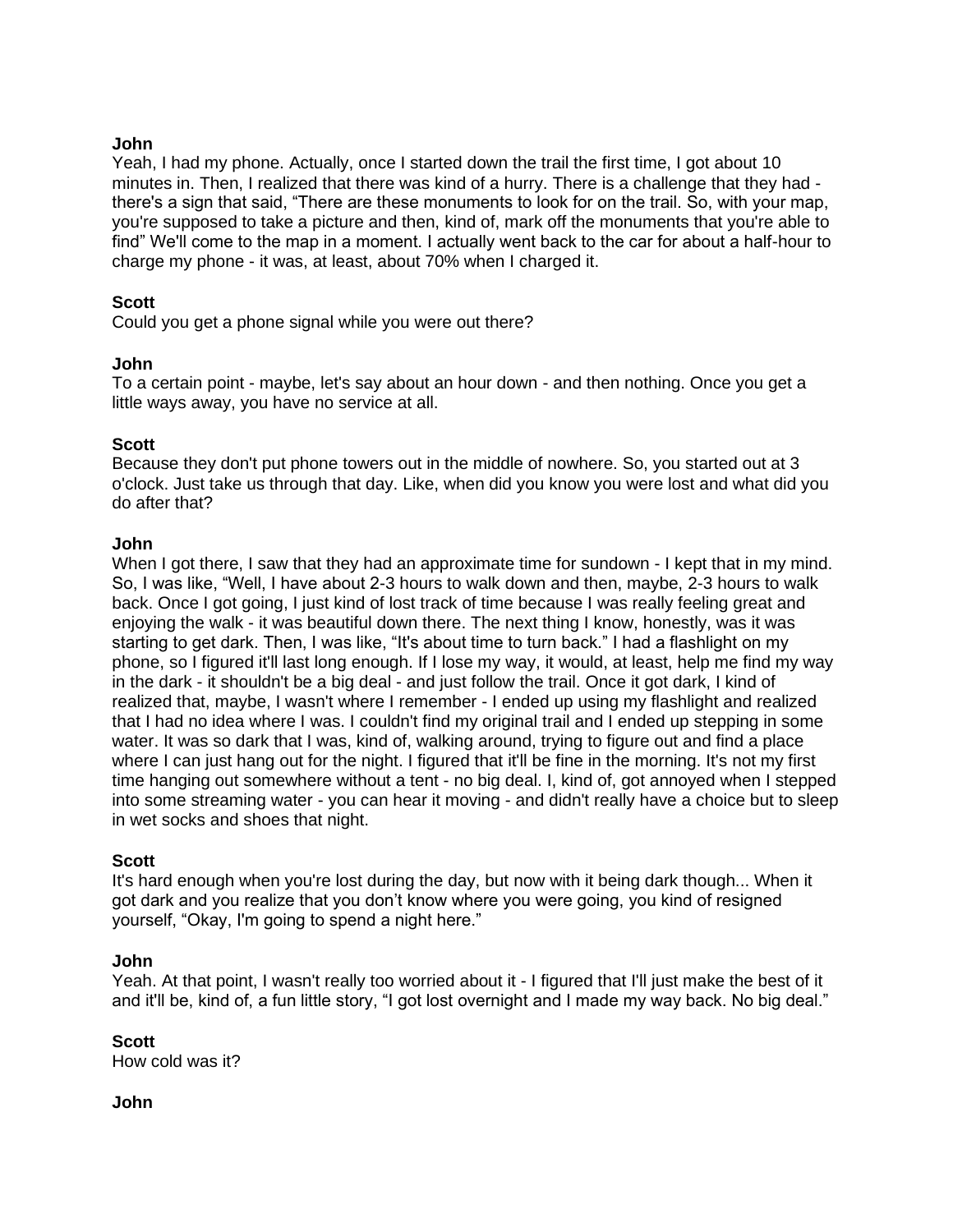It really wasn't too bad on that first night. I don't really know the exact temperature, but I would say that it probably got down to somewhere around 40-45°F, so it was a little chilly. But I live in Idaho, so we're used to the cold, so it wasn't too bad. I was able to find a small alcove on the other side of that water to crawl in, block myself, and help keep myself warm.

## **Scott**

So you had a little bit of shelter…

### **John**

A little bit, yeah.

## **Scott**

Were you concerned about wild animals?

## **John**

A little bit, at first, just because I saw a sign about bears - they said something like "Just leave the bears alone" which is good advice, of course. But since I didn't really hear anything the first night, it really wasn't on my mind too much.

### **Scott**

So, you got bedded-in for the night there. Did you actually sleep that night?

### **John**

Eventually, I got a little bit of sleep. The wind, kind of, picked up in the middle of the night and that didn't really help - I, kind of, ended up getting a little chillier. Because I was in an unfamiliar place, I was definitely a little worried, so I didn't sleep great. But, eventually, I got a few hours.

## **Scott**

Okay. So, day 2 - Tuesday…

## **John**

I decided, "This is it. I'm gonna go ahead and check out the map that I had." When you get in there, they actually give you a map. So, I was looking at my map and thinking, "Well, this is where I started. Since the water is over here, this has to be generally where I'm at." So, I started to follow what I thought was the correct direction. I made my way through these bushes that have thorns and it's very annoying to get bushwhacked. Eventually, I got to what looked like it should be the trail, but there was a tree that fell over and blocked that trail. So, I tried to go over or around, and that just keeps happening over and over again. So, eventually, at some point during the day, I decided to climb and see if I can see anything - my car or the street. So, I climbed up as high as I could and everything looked the same. I mean, there are slightly different colored rocks, but I couldn't see anything different at all. When I climbed down, I'm pretty sure that I just climbed down on the other side. So that, kind of, started me getting more lost than I already was, if that makes sense.

## **Scott**

That's one of the things I was going to ask you - what was the terrain like? Is it all rocky or forest? What was that like?

#### **John**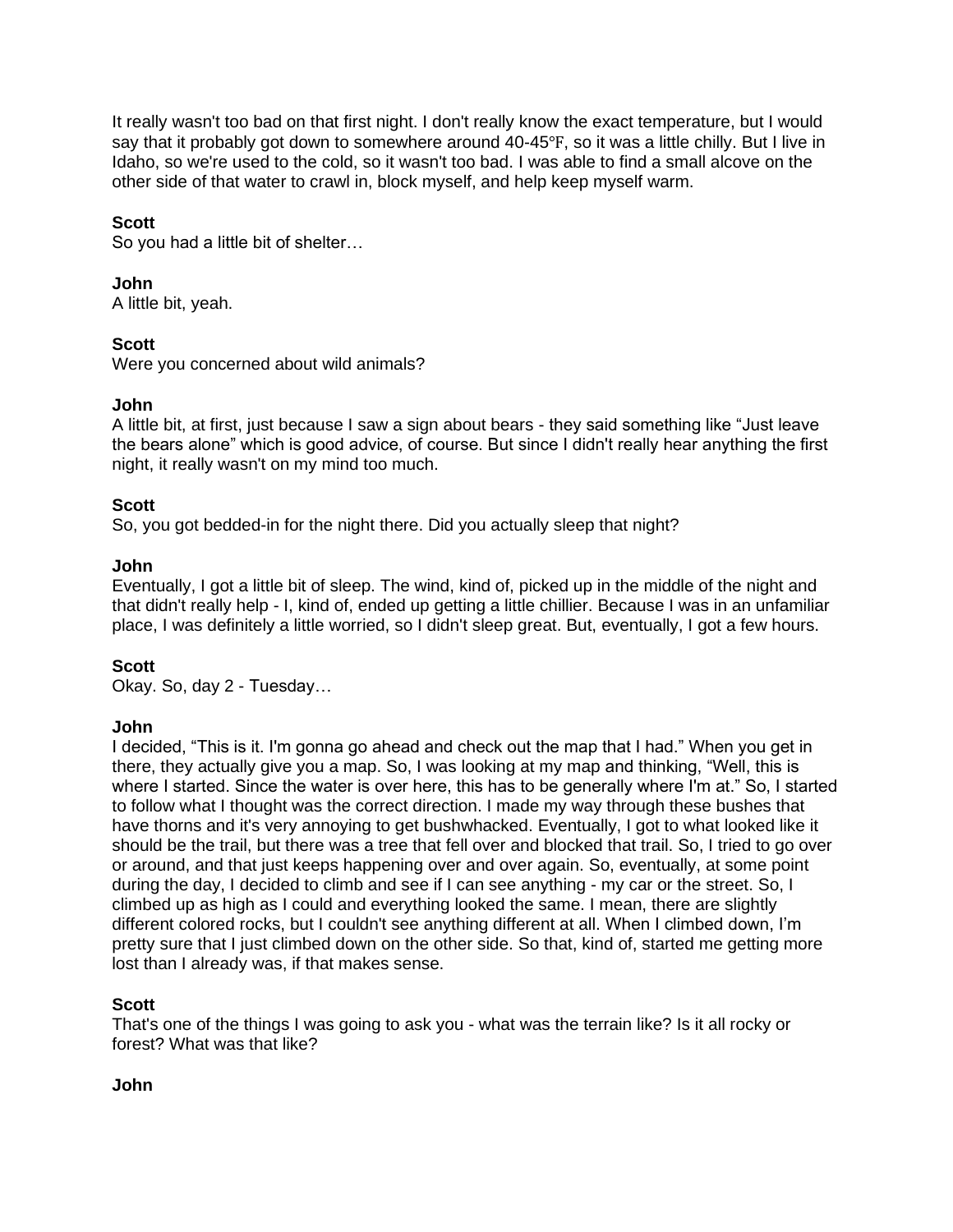It was definitely a mixture. Where I was at is mostly forest. There are a lot of bushes, tall grasses, and trees. There are definitely parts of it where it's just rock. There are a lot of weeds. I didn't realize that once I got to the top, I was looking around and I got turned around. So, when I got down to the other side, even though it all, kind of, looks the same, there are certain landmarks, trees, and things like that, that you can pick out, but it still looked a little bit different from where I was just at. At that point, I was starting to get a little frustrated, but all I could do was just keep walking and finding my path. Again, I looked at the map and what I thought was the correct direction ended up nowhere.

## **Scott**

By 'nowhere', you mean you didn't see anything familiar at all as you kept walking?

## **John**

I just kept walking all day. By the second day, I was starting to get pretty thirsty. I didn't have any water at that point. I didn't think of drinking from the stream yet - the stream that I stepped in that first night. I didn't see it. I couldn't tell what the water was like. When I woke up the next day, I should have thought about it, but I just didn't. I was thinking, "Well, it will certainly gonna take me a couple of hours to get to my car." I wasn't really thinking about anything else. So, by the end of the second day, I was starting to get real thirsty. I didn't even make my way back to that stream until the third day - I just walked and walked and walked all day that Tuesday.

# **Scott**

So you actually haven't had anything to drink since Monday.

# **John**

Yeah.

# **Scott**

So you had nothing to eat or drink since Monday late afternoon or evening.

## **John**

Nothing to eat or drink. By the time - I think it was probably about Wednesday afternoon - I finally made my way back to the stream and started drinking from it, the sun was definitely warm and kept beating down on me. I did some more climbing to try and figure out where the hell I was. The climbing, again, was unsuccessful because everything looked the same pretty much. So, I got down and just kept walking some more. That night was freezing. The wind was blowing very hard. I ended up waking up somewhere very early on Wednesday morning in the rain.

## **Scott**

How did you sleep on Tuesday night? Where did you find the sleep?

## **John**

I tried to find, kind of, a tree. There are trees but they're not a very good shelter, so I tried to lay under the branches the best I could - tried to find it where it was thickest - and it still wasn't enough. I was drenched.

## **Scott**

So it started raining sometime early Wednesday morning and you woke up lost, cold, outdoors, and soaking wet.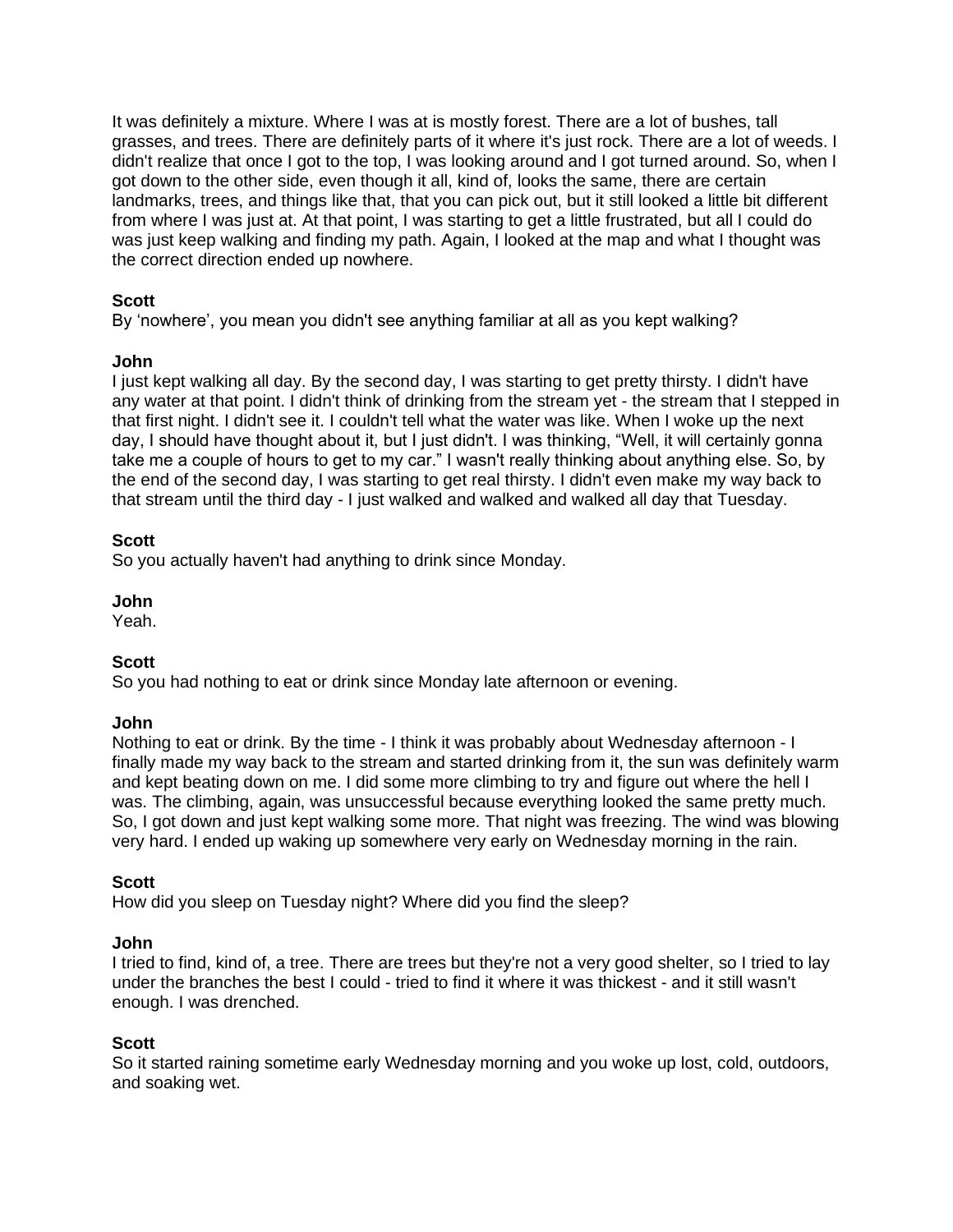### **John**

Yeah. That wind on Thursday, Wednesday, and Thursday night is so unbelievably cold - it was the coldest I've ever experienced. I mean, I've been out camping and hiking at terrains like most of us have, but that was hands-down the coldest. You can hear the wind coming from miles away - it's almost like a train - and, then, once it hit you, it just chills you to the bone.

### **Scott**

So what happened on Wednesday?

### **John**

Wednesday is when I started to get really frustrated. I woke up and I just couldn't believe it. I was thinking to myself, "How did I let this happen?!" I was, kind of, getting to the point where I was thinking, "This might not end well." I was still keeping hope, so I just keep walking. At some point, when I did find that stream again, it was the most satisfying thing, even though it wasn't much. I tried to use my hands as a cup to drink from that stream but it was unsuccessful. So, basically, I got down like a deer and just started lapping it up. I drank as much as I could but, then, I kind of got a second wind. I realized, "Okay, I'm going to try this again." Again, I looked at the map, did my best, and then I got to a certain point where I felt like, "This is it! I think I found my way!" There's a fence over here on the map. There are other land formations. Again, what is supposed to be my trail that leads directly to my car ended up leading me to just more trees and no trail.

### **Scott**

So, you built up that hope that you are almost back where you're supposed to be, but then you realized that you're still just as lost as you were.

#### **John**

I guess you could say that I was feeling very hopeful at one point. Then, by the end of the day, I realized that I'm going to be sleeping here for one more night. I was, I guess, downtrodden. I was not only annoyed, but I was just very disappointed in myself that I let myself get to this point.

#### **Scott**

Without anything to eat, you got to be just exhausted and starving.

#### **John**

At one point, I was just thinking that I can just live off of the water somehow, but I had to keep moving. I couldn't just stay with the water because, according to the map, I needed to go in a different direction to get back to my car. At one point, I found pine trees and, kind of, tried munching on some pine needles hoping that there may be some kind of nutrients or moisture. I did that for just a few minutes until I just couldn't take it anymore - it's not very pleasant.

#### **Scott**

It's probably not all that nutritious.

**John**

Probably not.

#### **Scott**

So how did you sleep on Wednesday night? Did you have to go back to the stream?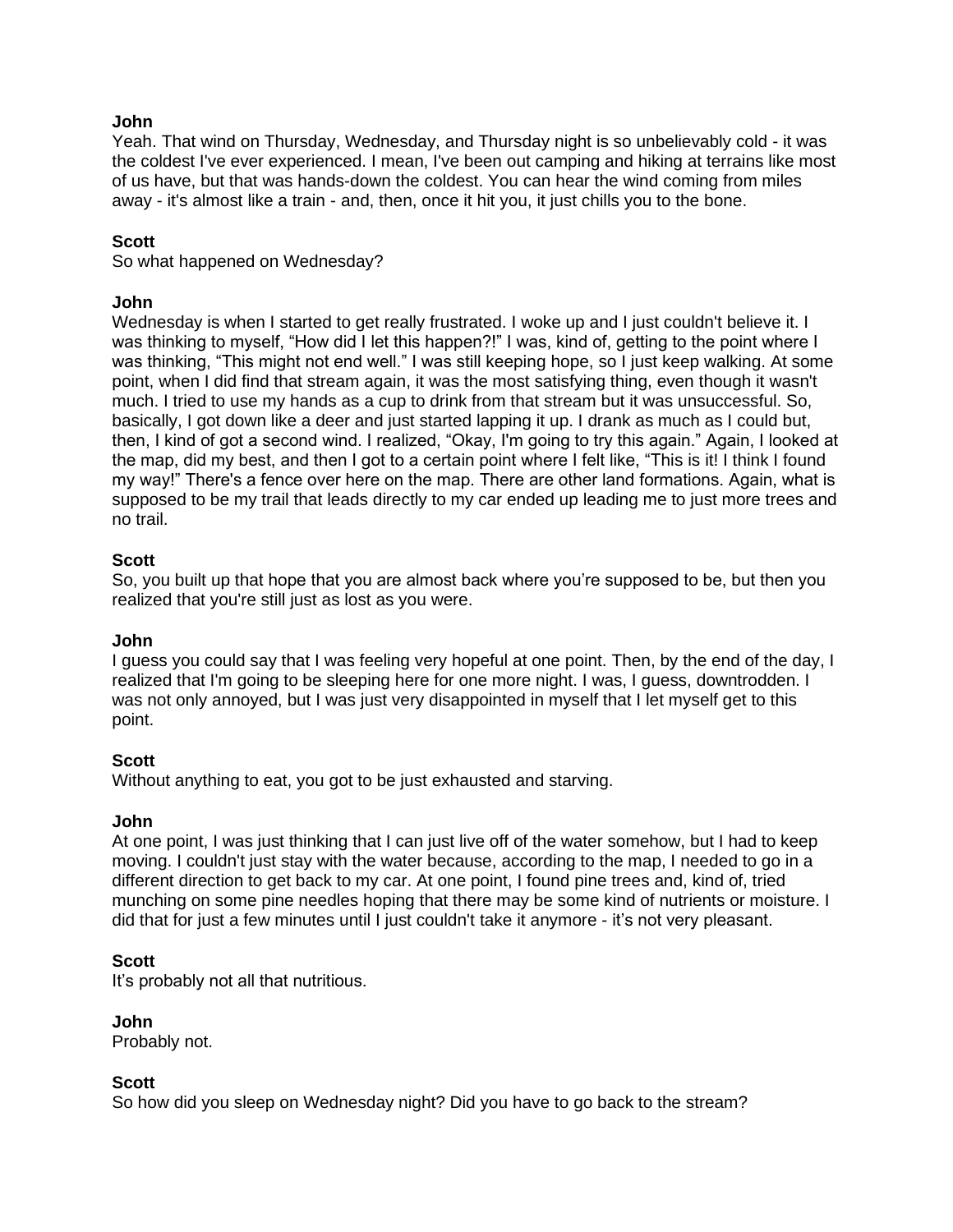### **John**

I made my way back to the stream during the day and then I just moved on again, because I just had this determination to find my car. They say - it sounds, kind of, a cliche - even a blind man finds his way eventually, I guess. So, I thought, "No matter what, I just have to keep moving and this is going to work out eventually." That night, I ended up not sleeping so well. Again, I moved so far away from that stream, so I didn't actually have anything to drink that night and the next morning. On Thursday morning, I actually woke up in the snow. I did get a few hours of sleep. When I woke up, there were probably, at least, a few inches of snow all over me. So, basically, I tried to live off of the snow for the rest of that morning, I guess - I ate as much snow as I could handle before my mouth and hands went numb. I had to start climbing in a certain direction to try to think of where I needed to go. There wasn't snow on the ground at one point - a lot of it had melted off by the afternoon. There were certain shaded areas where I was able to get some snow off some branches.

### **Scott**

I would be thinking that if you know what direction you were walking from when you went in like you were walking east or west or whatever - couldn't you tell which way was East, West, North, or South by the position of the sun and just walk the opposite direction?

#### **John**

Yeah, I thought about that too. Well, I wasn't really paying attention, unfortunately - that was definitely one of my faults and things that I did wrong - about where I started. I knew that there was actually an airport out there. I was thinking that - like, in direction to where the planes are coming to and from - maybe I can look on the map and compare that airport to where my car was. So, I tried that as well, but it just kept leading me to walls, like huge ruts in the ground, trees that had fallen over, and all these things that kept blocking me. So, again, I went and climbed around it, but it never ended up really leading me to where I was looking to go.

#### **Scott**

Sounds like an escape room on steroids…

## **John**

That's a good way of looking at it.

## **Scott**

So, at that point, you've had nothing to eat and you've been getting by with insufficient sleep. Were you hallucinating at all?

#### **John**

Yeah, absolutely. By the end of Thursday, especially, I started seeing - I don't know - just things moving and I was hearing things. I don't know if I was hearing what I thought were voices. I just started, kind of, making up scenarios in my head, thinking, or just hearing - I don't know. It's hard to explain just hearing things that I hadn't heard in the last couple of days. Then, I saw helicopters flying by on Thursday and thought, "Hopefully, this is going to be it. I'm going to try to get their attention." So, I kept yelling. Actually, the last Wednesday and Thursday, I started yelling at the top of my lungs to get anybody's attention, if there was any way that anyone could hear me. When the helicopters were flying by, I waved my arms up in the air. I don't know if they were looking for me at that point, but I saw them flying by a couple of times. Of course, I had no success.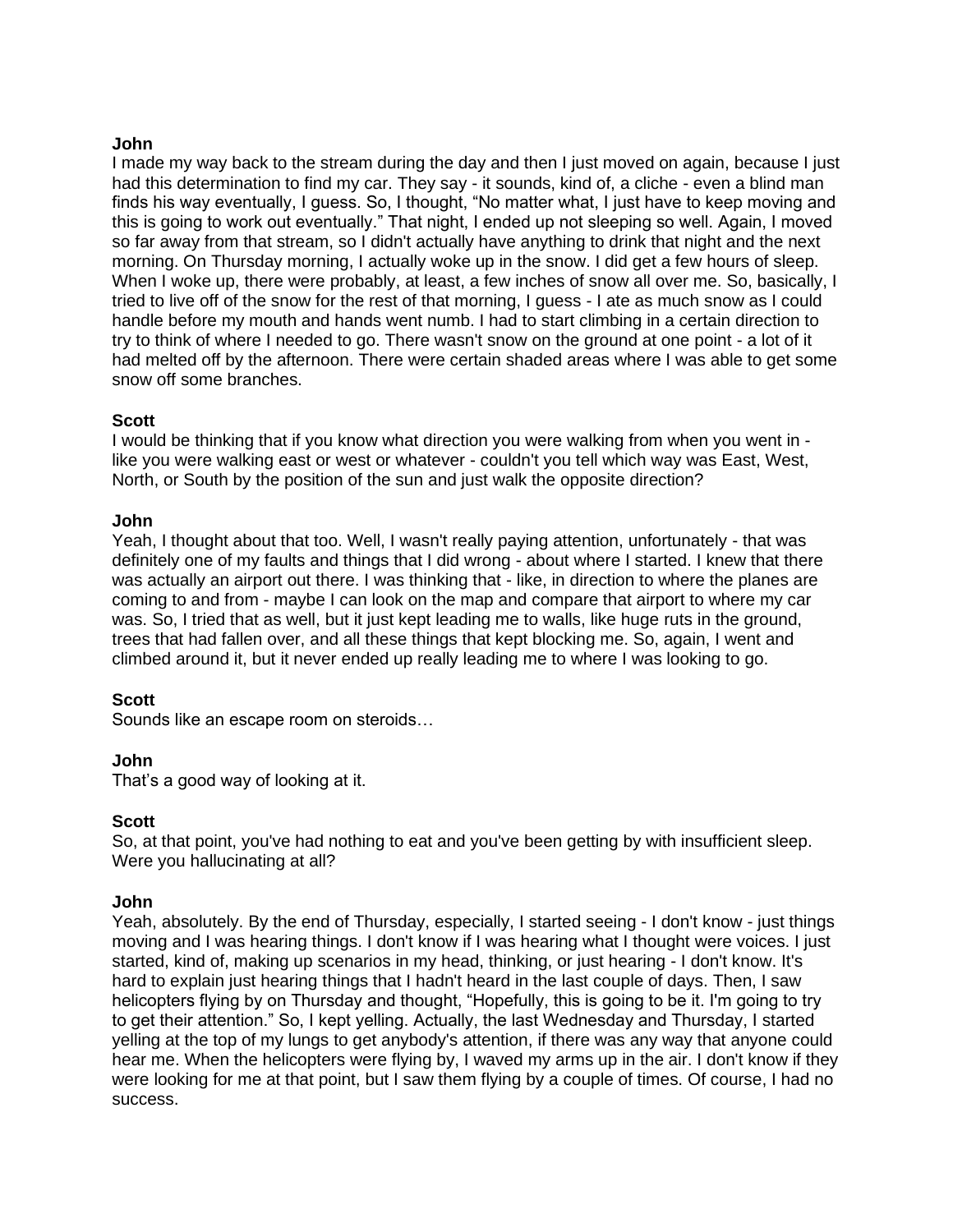## **Scott**

Do you know at what point you were reported as missing?

## **John**

Actually, on Tuesday, I was going to be meeting up with some friends in Nevada - apparently, that was how the missing person report got out. My friends, Zeb and Kearson, were looking to have me over on Tuesday. At some point - either Tuesday or Wednesday - they didn't hear from me which was very unusual because, usually, I make it a point to either keep in touch or show up. So, apparently, they contacted some people - my friends and family - and nobody had heard from me for a couple of days. They, kind of, looked over Facebook and eventually found out that I was heading towards Bryce Canyon.

## **Scott**

So, they were able to figure out through social media that you were planning to go to Bryce Canyon.

### **John**

Yeah. I just happen to make a comment that I was hitting there. I was, kind of, updating some of the posts that I made along the way. I didn't actually mention that I was heading to Bryce Canyon directly until somebody just happened to invite me over to somewhere else in Utah and I told him that I wasn't able to make it because I was heading to Bryce Canyon, and some people just happen to see that comment.

### **Scott**

Thursday… what was your mindset like from mid-day to late-day Thursday knowing that you might spend another night out in the wilderness?

#### **John**

By Thursday, it was pretty extreme. Again, I was trying to keep hope alive. While I was walking, I got so exhausted. Since I had no water and no food, I could only make it so far without having long periods of rest. So, I actually passed out many times. I would be walking for, maybe, 20-45 minutes. Again, I just kept climbing and trying to get back to where I was previously. So, I would have these goals set in mind. I would see this rock or this tree or a landmark and tell myself, "Okay, you're gonna do this. If there's any chance you're getting out of here alive, you have to, at least, make it that far." So, after I made it that far, I would find a place where I could just pass out. So, I ended up taking many naps, I guess, throughout the day. Like, I was just so exhausted that I couldn't stay awake. Each time that I felt myself drifting off, I actually thought this was it. I thought, "Well, I'm gonna go out like this. This is really disappointing because I've done some dumb shit over my life and I did not expect to go out just lost in the forest." So, my mindset was not great for the most part, but I couldn't lose hope though - I had to try. So, every couple of hours, I just woke up and kept at it.

## **Scott**

So you never actually got to the point of saying, "Alright, that's it. I'm just gonna die here."

#### **John**

I just couldn't allow myself to do that. I kept falling down, especially on Thursday. I was so exhausted to the point that my legs were very shaky and tired even when I was on flat ground - I had been walking almost non-stop for 3 days, so my legs were just so tired and shaky. I was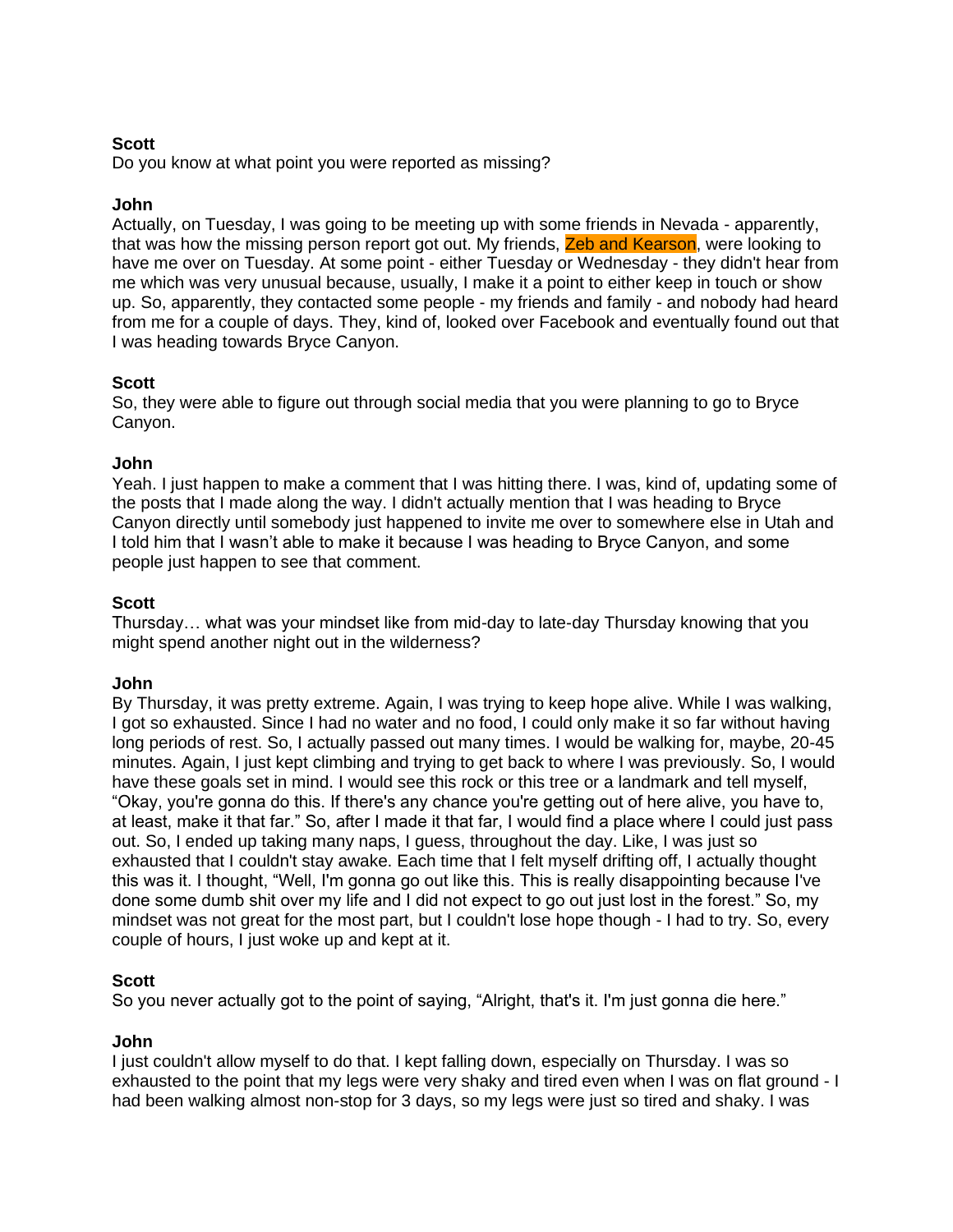having a very difficult time just moving at all. So, I would take a few steps and, sometimes, trip over nothing. There were bushes that bushwhacking me over and over again - these bushes have these thorns on them - and kept cutting me over and over again, and I would fall into those bushes. Even though I was going through all that, I was still trying very hard to be as optimistic as possible - it was very difficult.

### **Scott**

That would be quite a mental challenge after several days. I mean, the physical exertion that you were going through is a lot even for someone fueled and hydrated and everything - you didn't have the benefit of that.

#### **John**

At one point, on Thursday, I actually got so desperate that, for the first time in my life, I actually tried to drink my armpits, but it didn't go over so well. I mean, all I had in me was just water and snow over the last couple of days. Desperate times call for desperate measures. I was thinking, "I'm so far away from that water. This is all I have, man. It didn't taste great, but what are you going to do?"

### **Scott**

What are you gonna do? That's what Bear Grylls does, right? So, What was that like on Thursday night?

### **John**

On late Thursday, I ended up finding, kind of, like, a mud river. So, I was able to find my way back to clear water at some point on Thursday for just long enough to, kind of, keep going because I was looking at the map of where I was at and thinking, "Okay, well, here's this river. If I just go in this direction, I'm just going to be able to run into a trailhead and, maybe, somebody." So, I kept following the water and it eventually led to, kind of, a mud river. Eventually, that mud river led me to another, kind of, alcove, so I was able to actually find some shelter on Thursday night. I don't think it rained or snowed on Thursday, but it was very cold and windy, so I was pretty grateful that I was able to find some shelter.

## **Scott**

Did you even know what day it was?

#### **John**

I wasn't really thinking about that. As I said, I was hallucinating and hearing things - I wasn't clear-minded. There were days that weren't really important to me. I had not even thought of, like, what day it was.

#### **Scott**

Friday, you woke up and…

#### **John**

Friday was really weird. That night, I actually have a memory of a dream or, maybe, a hallucination - I really don't know. I somehow had a memory or something of me being able to charge my phone somehow just long enough to call Search and Rescue and schedule the pickup time. That was going on in my mind - somehow, I charged my phone just long enough to contact these guys and schedule a helicopter over here by the mud river at 9 AM. So, when I woke up, my head was such a mess. All I could think about was that I had scheduled a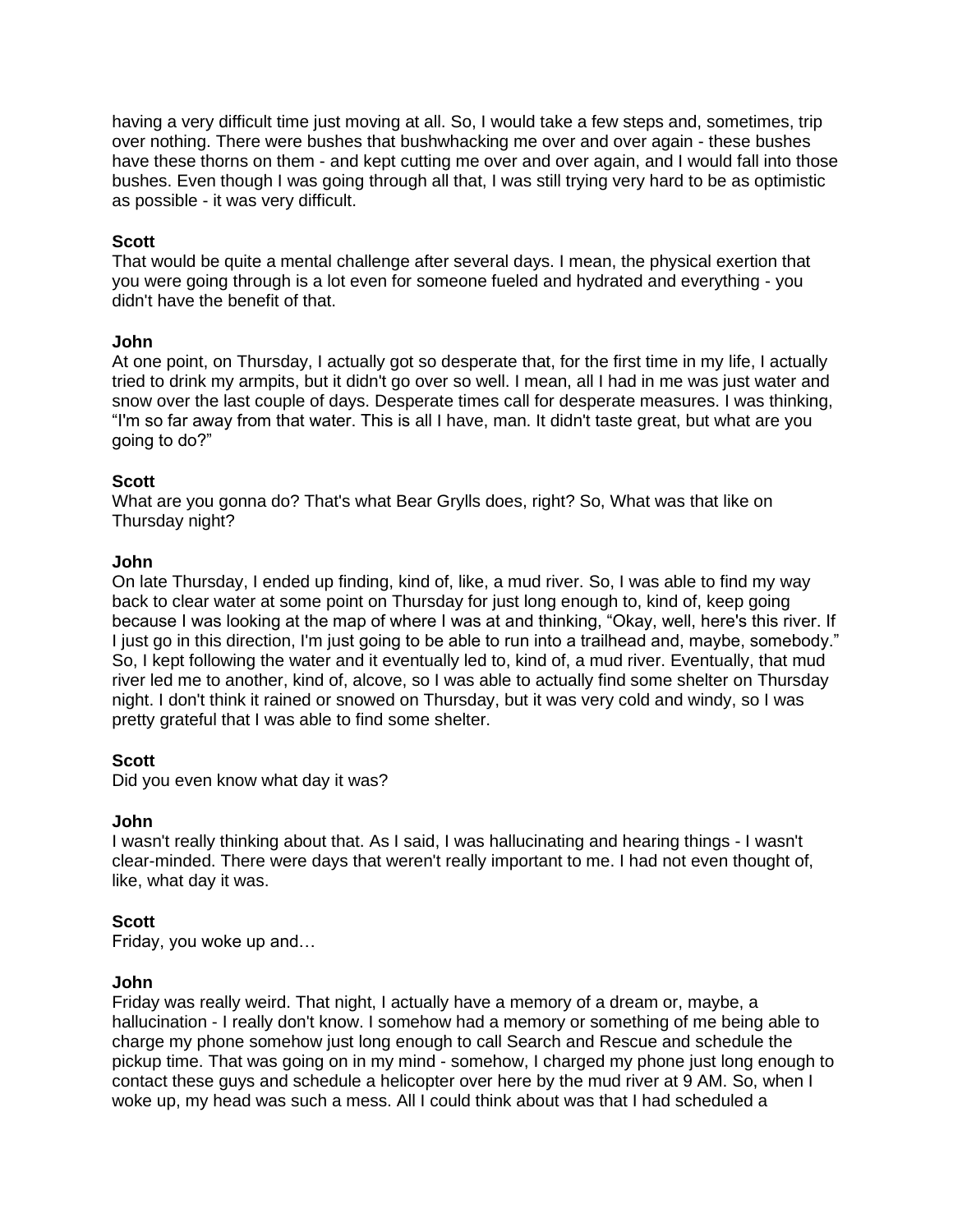helicopter somehow and I needed to meet them over here by the mud river by 9 AM. I kept, like, waking up every so often, looking at the sun, and be like, "Okay. Well, it's not quite 9 o'clock yet, but I think I have enough time to get over there." Probably, like, an hour or two into walking, I realized that I just made up this whole scenario. I finally had, I guess, a moment of clarity of "They're not coming to get me and I'm doomed. I'm gonna die out here." Friday was when this really hit.

### **Scott**

Because your phone was long dead by then, right?

#### John

Yeah. The funny thing is it actually died on Tuesday morning. Again, I don't know if I am just remembering this wrong or what, but I had a memory of actually trying to get a hold of my friends whom I was supposed to be meeting up with on Tuesday, and letting them know that I'm not able to make it because I'm lost, and that I'll check my phone after I got it charged the day I get rescued, and that message never went through. So I was thinking that either my phone died as I was texting them or, again, I just made the whole thing up - I really don't know. But yeah, my phone was definitely long dead by Friday.

#### **Scott**

Take us to the time when you were actually found and you came into human contact.

#### **John**

I kept following that mud River, probably, I guess, for a couple of hours after I woke up. I thought that, maybe, it was another auditory hallucination - I heard voices and somebody yelling. I kind of tried to follow the voices the best I could. Eventually, I saw a couple of dogs and 3 men on horses. I waved and, kind of, yelled at them to get their attention. First, all I did was just ask, "How the hell do I get out of here? I've been here since Monday and I can't figure out where the hell I'm at." So, they said, "Well, if you just keep following this direction, eventually you're gonna hit a trailhead." I don't remember all of what was spoken but, eventually I, kind of, let them know that I felt like dying and anything would be greatly appreciated. So, the kid automatically reached into a pouch and grabbed me a Powerade. His father said, "Hey, let's go ahead and just get you on this horse. I'll take you to the trailhead. We'll come back to get you when we're done here in a few hours, and then we'll take you to your car." So, the father jumped off his horse, got me on it, tells his father and his son, "I'm going to go ahead and take him over to the car, and then I'll meet up with you guys." On the way, he explained that they go there for hunting every year - it's a family thing - and they just happen to be over here. He said that they've never been down as far before or they just normally don't go down as far - it's either one of the two. So, it was just, I guess, pure dumb luck that they happen to be there when I was there.

#### **Scott**

They literally saved your life!

#### **John**

Oh, yeah. Where I was at, I don't know if search and rescue would have ended up finding me at least, not for a while. So, they got me to the trailhead. It's pretty hot Friday afternoon. I was able to find one of those signs that, kind of, explains the park a little bit and the trailhead that shows you where you're at. So, on the pavement, I just, kind of, laid there. The man - I can't remember his name, unfortunately, but he gave me a first name - was very kind and he gave me a protein shake, protein bar, another Powerade, a bottle of water - they actually hooked me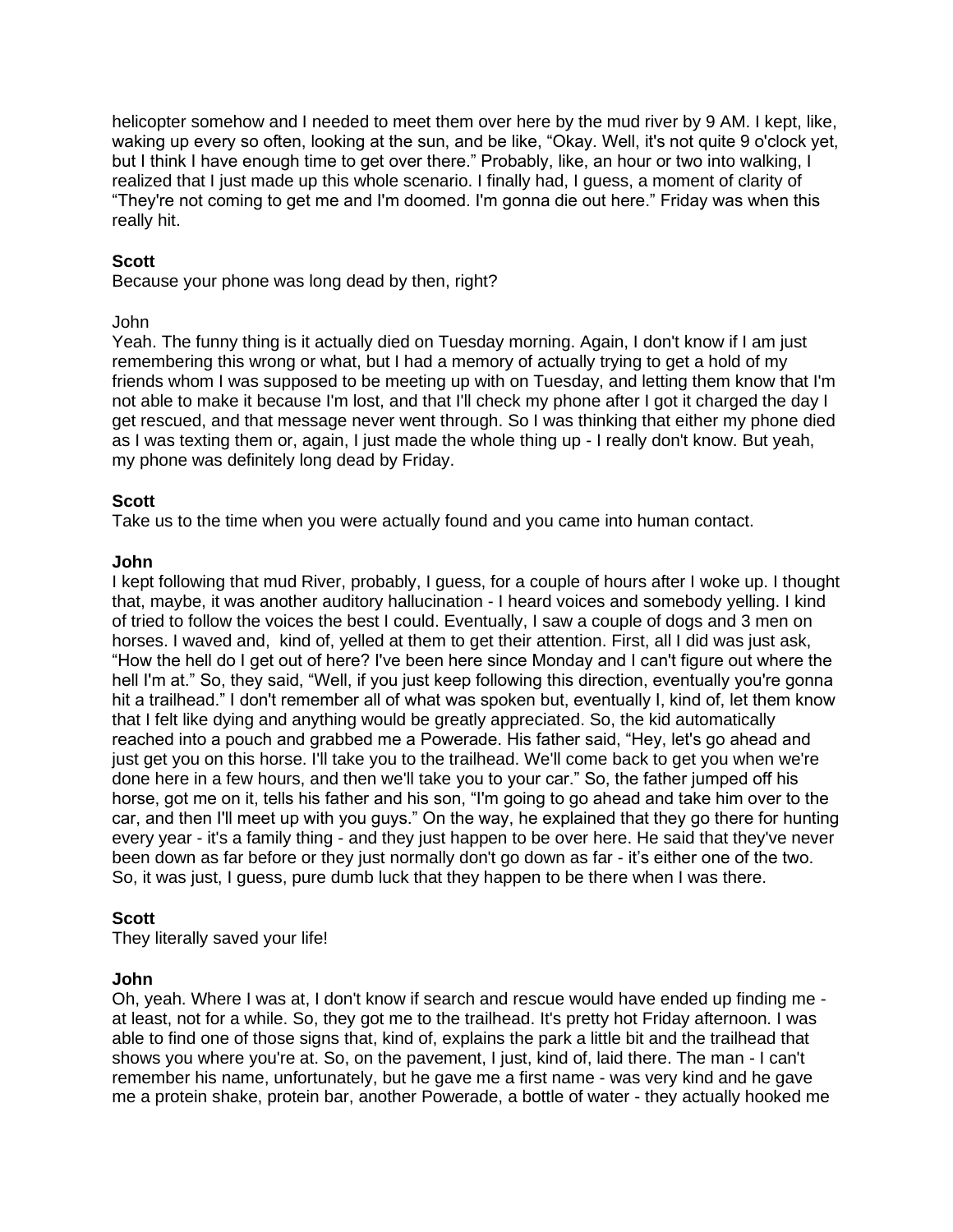up pretty good - and said, "There are other people here. If they get back before we do, just let them know what's going on and they'll definitely be happy to take you back to your car." I actually waited around, I guess, for possibly a couple of hours. By that point, I was obviously pretty miserable. They actually gave me a chocolate bar and also a little KitKat bar, but I couldn't even taste it because my mouth was so dry that I couldn't taste anything even with the Powerade and the water - it was not pleasant at all. So, I consumed the liquids and tried to ration them the best I could.

### **Scott**

At least the Powerade would have electrolytes in it, so it would be rehydrating you to some degree, right?

### **John**

It was amazing. It was the most satisfying thing I could think of at that time.

### **Scott**

It must have been a pretty emotional moment, I would imagine, to realize, "Okay, I'm not going to die here."

### **John**

When I first saw those guys, that was the first human contact I had in almost five days. I had this overwhelming sense of, like, "I might actually be okay. I might actually survive. There are humans." And yeah, I was very relieved just to even see somebody.

### **Scott**

So after waiting - he brought you back there - who did you see next?

## **John**

So after a couple of hours just, kind of, baking in the sun because there really wasn't much shade, I think a dune buggy actually pulled up and I heard a couple of voices. I was laying down trying to just maintain-- I don't know. I was trying to get up very slowly because, again, my legs were really not working at all at that point. So, I slowly got up and, kind of, waved those guys down. As soon as they saw me, I heard one of them saying to the other, like, "Oh, wow. I'm glad that they were wrong." I never asked them exactly what that meant, but I just kind of assumed that they didn't expect anybody or me to be far away over there, at least, at this trailhead. It turned out that they were actually Garfield County Search and Rescue. Again, I wish I had their names because they were awesome and very nice people. They handed me a couple of extra bottles of water and said, "Yeah, we're actually out here looking for you." They immediately took me to an ambulance that was waiting, maybe, 15 miles away or something like that. Then, the ambulance took me to the hospital.

## **Scott**

If they were out looking for you who had been gone for several days, they probably weren't expecting to find somebody still alive.

#### **John**

I think there was a comment that was actually similar to that. They're like, "Well, it's not often for somebody to be out here for 4-5 days and still live."

## **Cody Sherriffs**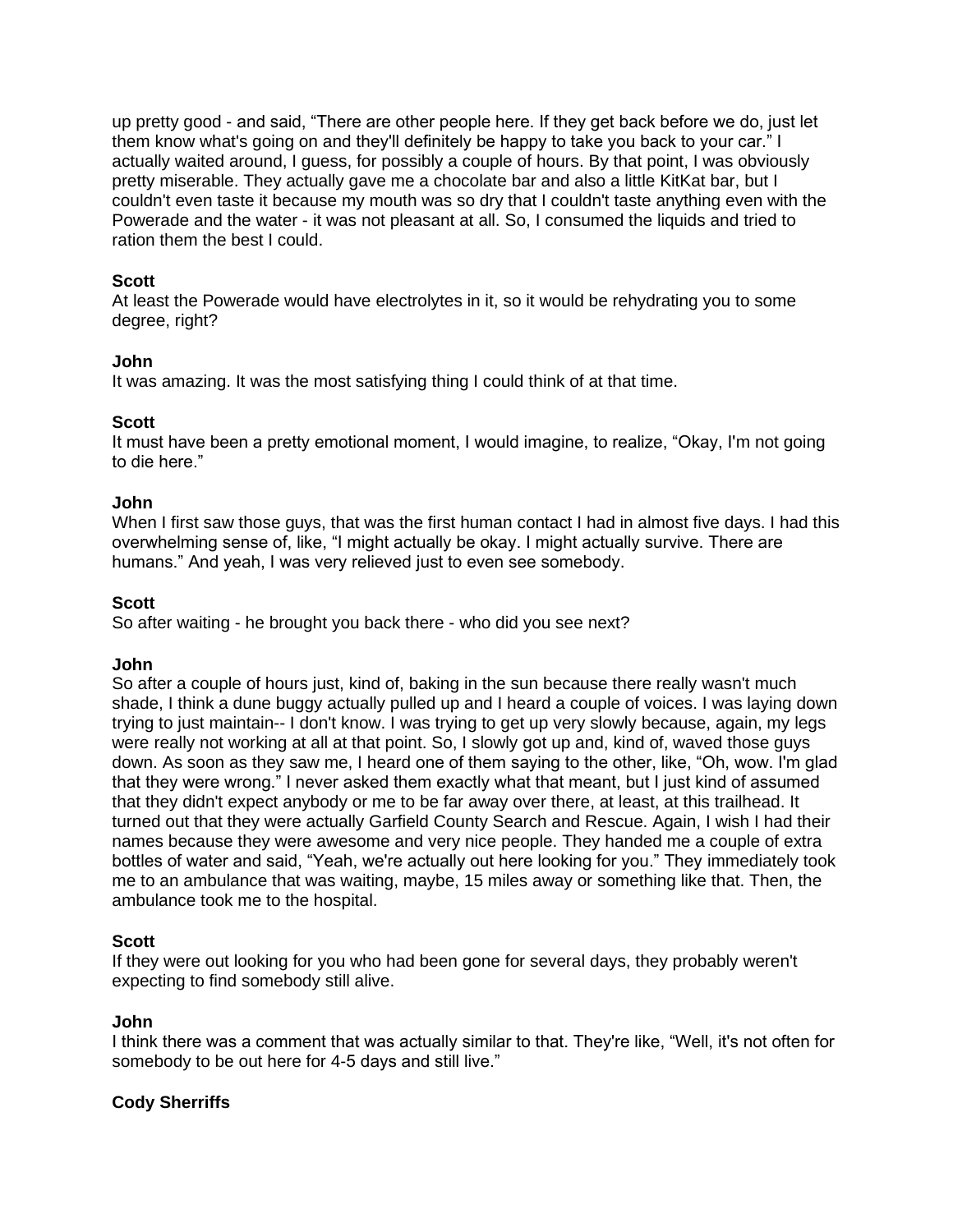My name is Cody sheriffs and I'm a local Garfield County Search and Rescue member, as well as a Garfield County First Responder, Bryce Canyon, Utah. What I want to talk about today is what happened that Thursday, May 3, 2019, after our team was called out to search for an individual who had been missing since April 29, 2019 - approximately four days - after hiking into Bryce Canyon's Swamp Canyon Trail. So, at around 11:30 AM, we were dispatched to a male who had hiked down the Swamp Canyon Trail in Bryce Canyon on April 29 and never made it back to his truck. Immediately, our thoughts were, "This is going to be a body recovered due to the weather conditions throughout the 4 nights, which included heavy rain, snow, along with temperatures that dipped into the mid-20s at night." It's hard to believe that anyone that spent a number of nights in those conditions without the proper gear could survive, but John met those odds. So, knowing that this could be a body to recover still does not limit the resources that our incident commander put in place from a team that started hiking down the Swamp Canyon Trail - another team member and myself were driving our search and rescue Wildcat side-by-side from the bottom of the canyon up towards Swamp Canyon Trail - and having a state helicopter pick up one of our incident commanders to survey from the sky. We do not limit our available resources when it comes to rescues no matter what the circumstances are.

So, my partner and I started to search for John from a town called Cannonville, which is 12 miles away from Bryce Canyon. After about an hour into our search, my partner and I came up to the Sheep Creek Trailhead which, for some reason, we both had a gut feeling that we needed to stop and make contact with our incident commander just to let them know how far we've made it, what our location was, and that we had made no contact with our lost person, which is normal protocol. When we stopped, our radio service wasn't all that great due to the remote location that we were at. The signal was probably as bad as it can get - real choppy. So, after about a minute of trying, we both, kind of, heard a voice. As we turned around, a gentleman that had long hair, wearing a light sweater in shorts, appeared out of the bushes. At that point, I asked that individual what his name was, and he replied, "My name is John." I then asked, "John, where did you come from?" He actually pointed up towards the Swamp Canyon Trail at the top of Bryce Canyon and said that he was picked up by some guys on horses and dropped off at the location where he was currently at. At that point, I turned, looked at my partner, and he said "I think we found our guy" which, kind of, blew us away due to the fact that we didn't expect John to be alive due to the conditions that he was left in for the 4 days.

At that point, we rendered John first aid, provided him with water, and performed a quick assessment of John's health, which showed extreme exhaustion and dehydration. His legs were also torn up pretty good from the bushes and anything else that he had walked through or fell down or slid off of. We did our best to contact our incident command with no luck due to the location and the bad radio signal that we were getting. Our dispatch center was able to make up our message stating that we had found our missing guy. At that point, we decided that we needed to get John back to the main road for better service to contact our local ambulance service in Tropic, Utah to meet us in Cannon Ville so that they could further help John and transport him to the Garfield Memorial Hospital, which is about 45-60 minutes away. So, if it was not for that gut feeling that my partner and I had, or the protocols that we have in place to make contact with our incident command to update them, we would have driven right past John - we would have never heard him due to the side-by-side noise levels drowning out everything else and we would, possibly, not have located John for another few hours, if at all. So, whether it was luck - the right place at the right time - John was found alive. The Garfield County Search and Rescue team and other involved agencies were able to add another very successful rescue to the books.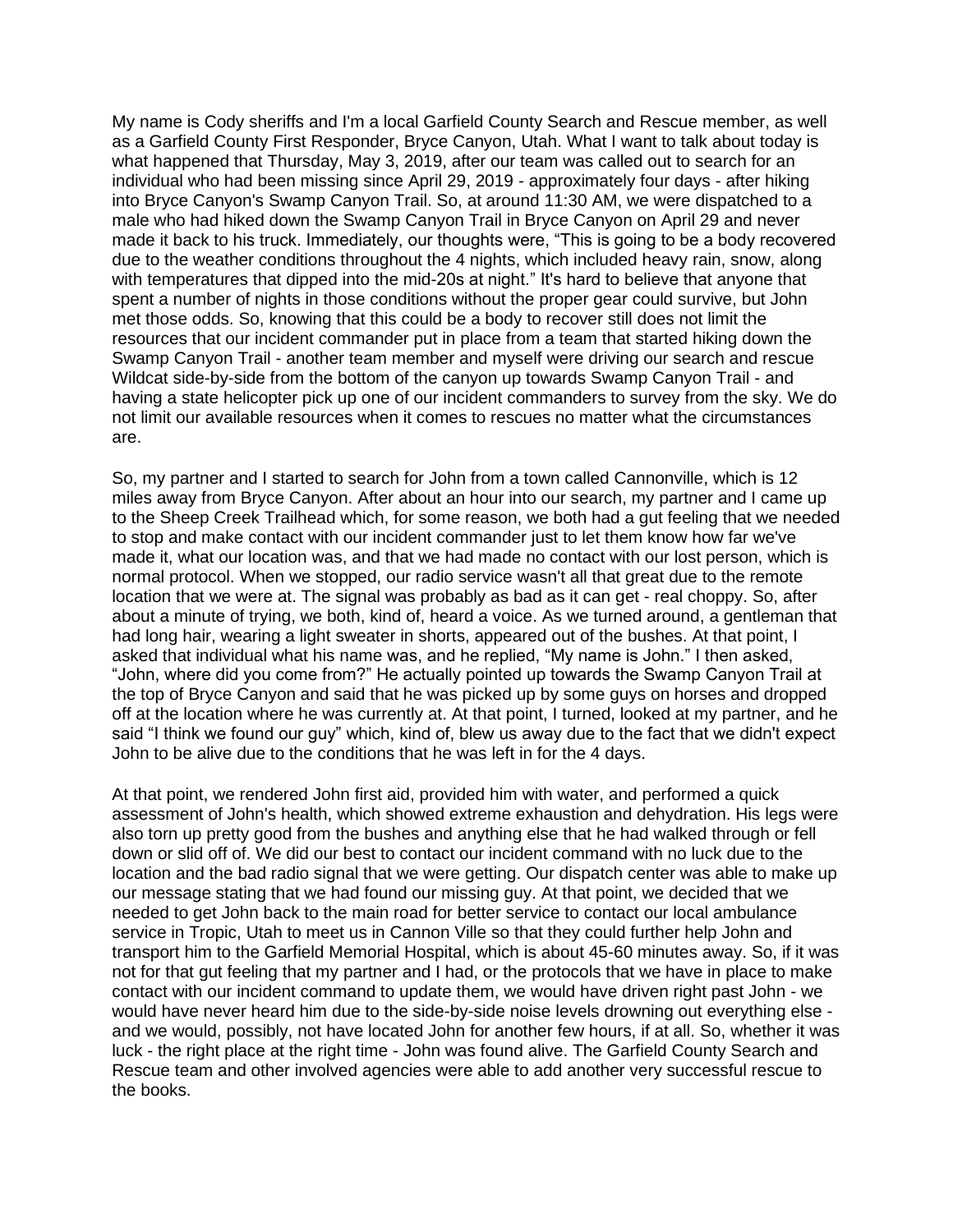## **Scott**

So, from there, you went to the hospital…

## **John**

Yeah. Once I saw those guys in that dune buggy, the reality still hadn't quite set in - like, I had a sense of relief. Once I actually got into the ambulance, one of the men who were in there from the search and rescue handed me a sandwich. He was like, "I got sandwiches, and I got an extra one for you." He dressed it all up for me - broke out little packets of mayonnaise and mustard. On man, just the taste of real food was almost enough to just, kind of, make me want to cry - it was just amazing. Everybody was being, of course, so kind. I was able to get, maybe, like, a quarter of that sandwich down, but it was the best quarter of a sandwich that I've ever had.

## **Scott**

What stopped you after the quarter?

### **John**

I was having a really hard time eating. I was very weak and, again, my mouth was so dry that, every time I take a bite, I have to wash it down with, like, half a bottle of water. But it didn't take me too much longer - once I got into the hospital - to regain my appetite.

### **Scott**

When you were examined at the hospital, what kind of condition were you in?

#### **John**

Officially, they just put me down as very dehydrated. They didn't really address the superficial wounds that I had, which was fine because those were just all minor cuts. I had been bushwhacked so many times that my whole left calf - I took pictures of it - looked like it was, like, just ripped away. The whole left side of my left calf and part of my right leg were just ripped away, but other than that, I was very dehydrated. Once I was able to get a little bit of rest that night, when I tried to stand up the next day, I would have this excruciating pain in my legs from just standing up. So, it would, kind of, start with the ankle and work its way up all the way up to, like, the knee and it felt like I was just being stabbed by, like, 1,000 little knives in both of my legs - I think it was just from the muscles being overused so much over the last 5 days.

#### **Scott**

Yeah, everything was depleted there.

#### **John**

Yeah, I have nothing left in me.

#### **Scott**

How long were you in the hospital?

### **John**

From Friday afternoon to, kind of, late Saturday afternoon, so just about 30 hours roughly.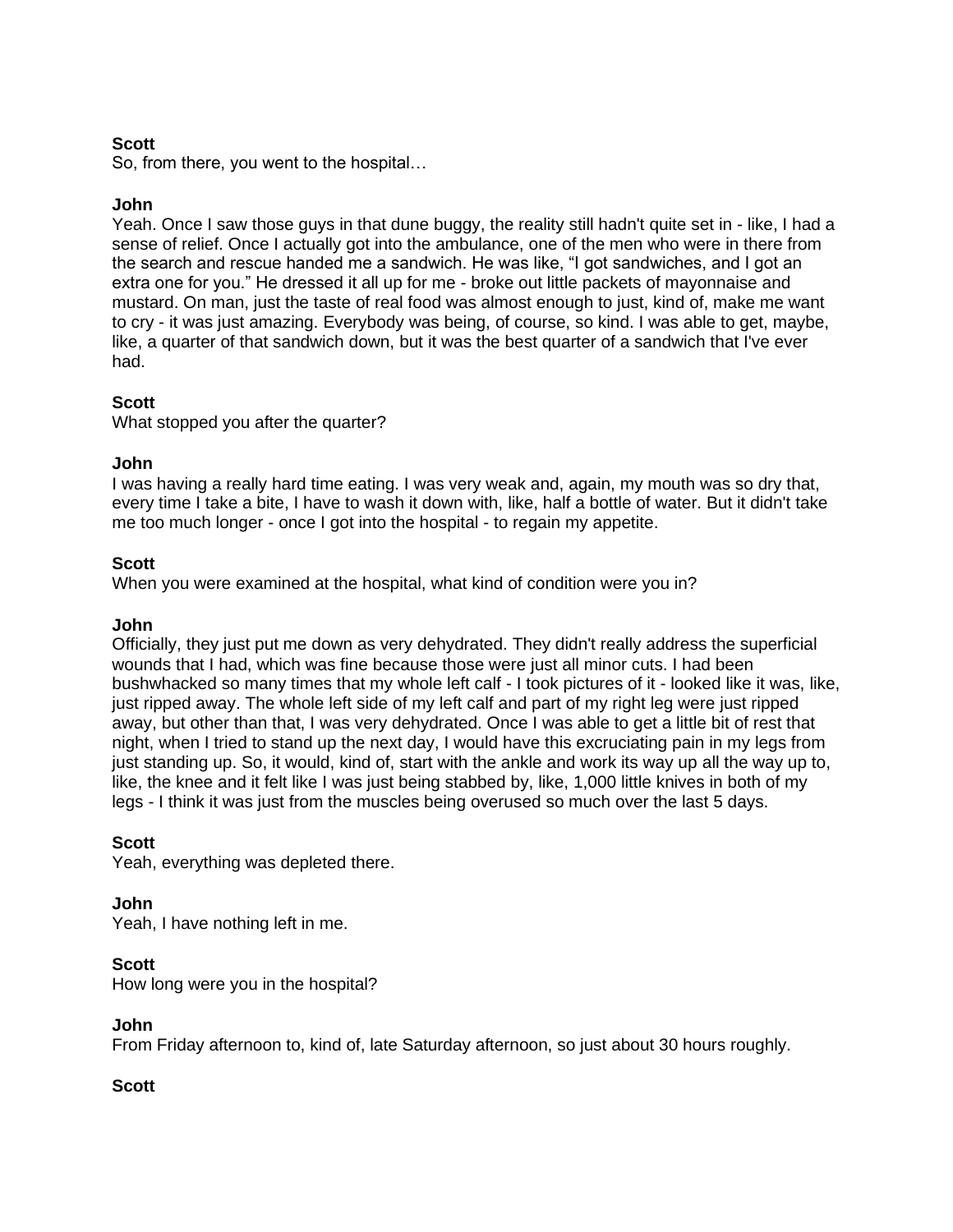From there, where did they take you back to your car? Were you able to drive home or drive away somewhere? What did you do after that?

### **John**

Luckily, my sister actually came from Idaho - I think she and her friend were heading down to Salt Lake or deciding whether to go to Salt Lake or somewhere else. When they heard that I was in the hospital, they actually came down on Friday and visited me in the hospital. They took my keys, went to pick up my car for me, and drove it to the hospital. So, that was very nice very appreciated.

# **Scott**

That's a good sister!

# **John**

Yeah, it was pretty cool.

# **Scott**

That's good. Boy, what a crazy adventure! I'm sure you realize how close you were to not making it.

## **John**

Yeah. My sister and my friend came from Salt Lake. They came to visit me and they were, kind of, like, "When you turn your phone on, be prepared" because once my friends, kind of, started getting the word that I was missing - apparently, it hit social media, local radio, and internet, and it escalated from there - I got bombarded with messages. It was really nuts. Yeah, it was overwhelming and definitely life-changing.

## **Scott**

It's, kind of, reassuring to know that there are that many people that care about you.

## **John**

I've questioned that for a little while for no good reason other than, I guess, insecurities, selfloathing, and depression. So, I definitely have no reason to really doubt that people care about me any longer.

## **Scott**

Have you been in touch with your rescuers at all since then?

#### **John**

Unfortunately, no. I had no idea how to contact those guys, but I would love to, at least, personally, thank the hunters and the Search and Rescue.

## **Scott**

Yeah, they all played an important part…

#### **John**

Very much.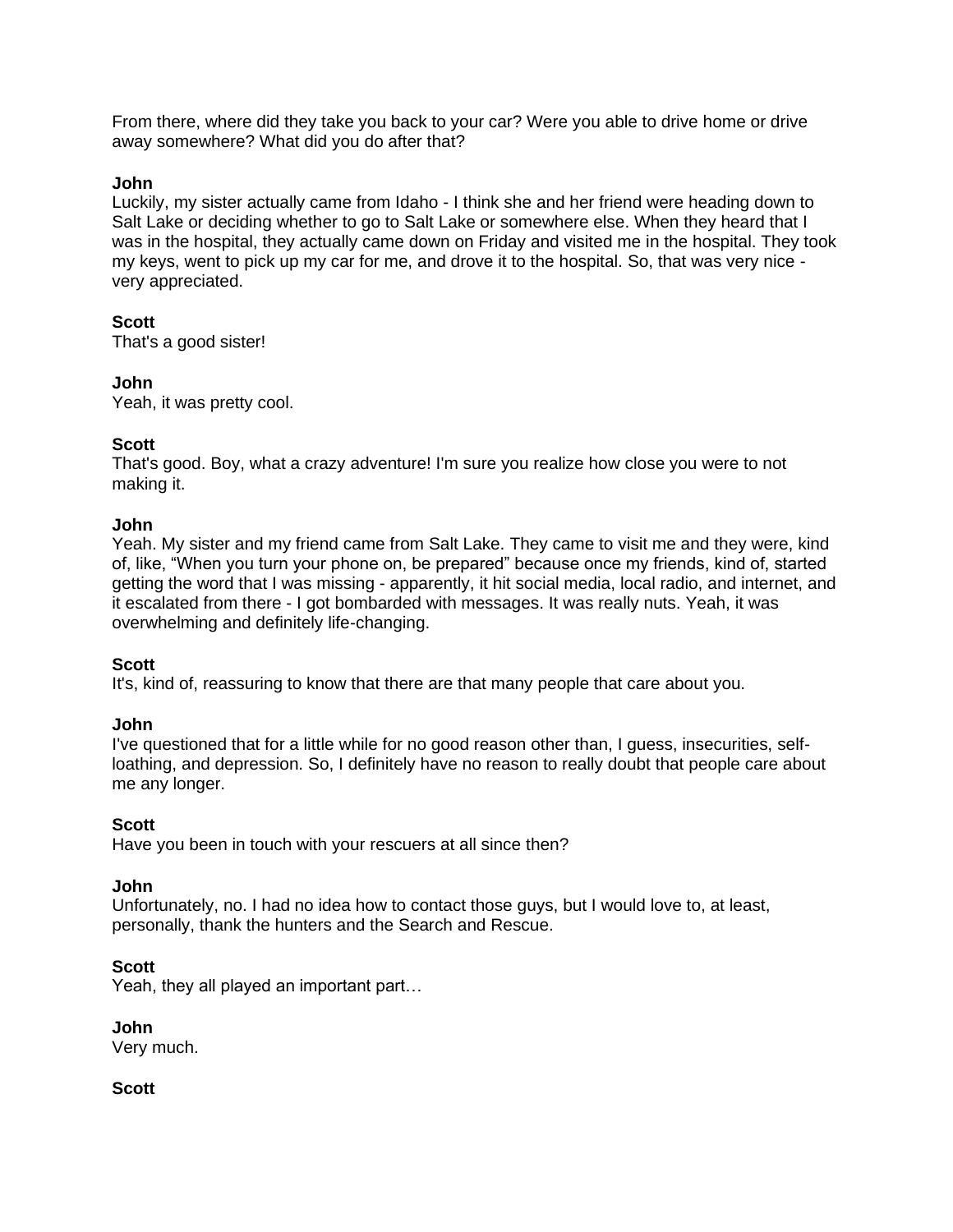I know it has only been, like, a month since this happened, but have you gone hiking again since then? Or would you want to go hiking again?

### **John**

I have, actually. In fact, the first real and good hike was yesterday. As a matter of fact, I went up to Boise where there's, kind of, a popular hiking place called Table Rock, which is a good fourmile hike. It was very good for me to get out, stretch, and kind of get back to what I wanted to do. It was a little bump in the road, but that is not going to stop me from following what I want to do.

## **Scott**

That's good. I assume that when you went out on that one, you had a fully-charged phone and, at least, a bottle of water.

### **John**

Yeah. Actually, since then, good friends have given me, like, a survival pack and a personal locator beacon because they don't want me to get lost again. So, I'm fully prepared.

### **Scott**

That's great. What do you think is the biggest lesson you've learned from this experience?

#### **John**

Just two things… 1) Tell people where you're going is definitely a very important part. 2) Another thing that I've been hearing over and over again that I definitely agree with is, no matter what, if you're just gonna go out on a hike somewhere, at the very least, bring some of the basics - a bottle of water, a little snack, and maybe a compass, at the very least.

#### **Scott**

Yeah, a compass would have been pretty handy for this one, right?

#### **John**

Yeah, it really would have.

#### **Scott**

John, that's quite a story and experience - I'm sure it's not one that you'd want to go through again.

#### **John**

No, man. I'm good. I've led a pretty interesting life and I think that if this is going to be the most interesting thing that happened to me, I'm okay with that. It was definitely a lesson learned and, maybe, it was good for me in a way. It's, kind of, an expensive lesson to learn but, overall, it's been positive since I've been back.

#### **Scott**

All part of life experience.

**John** Absolutely.